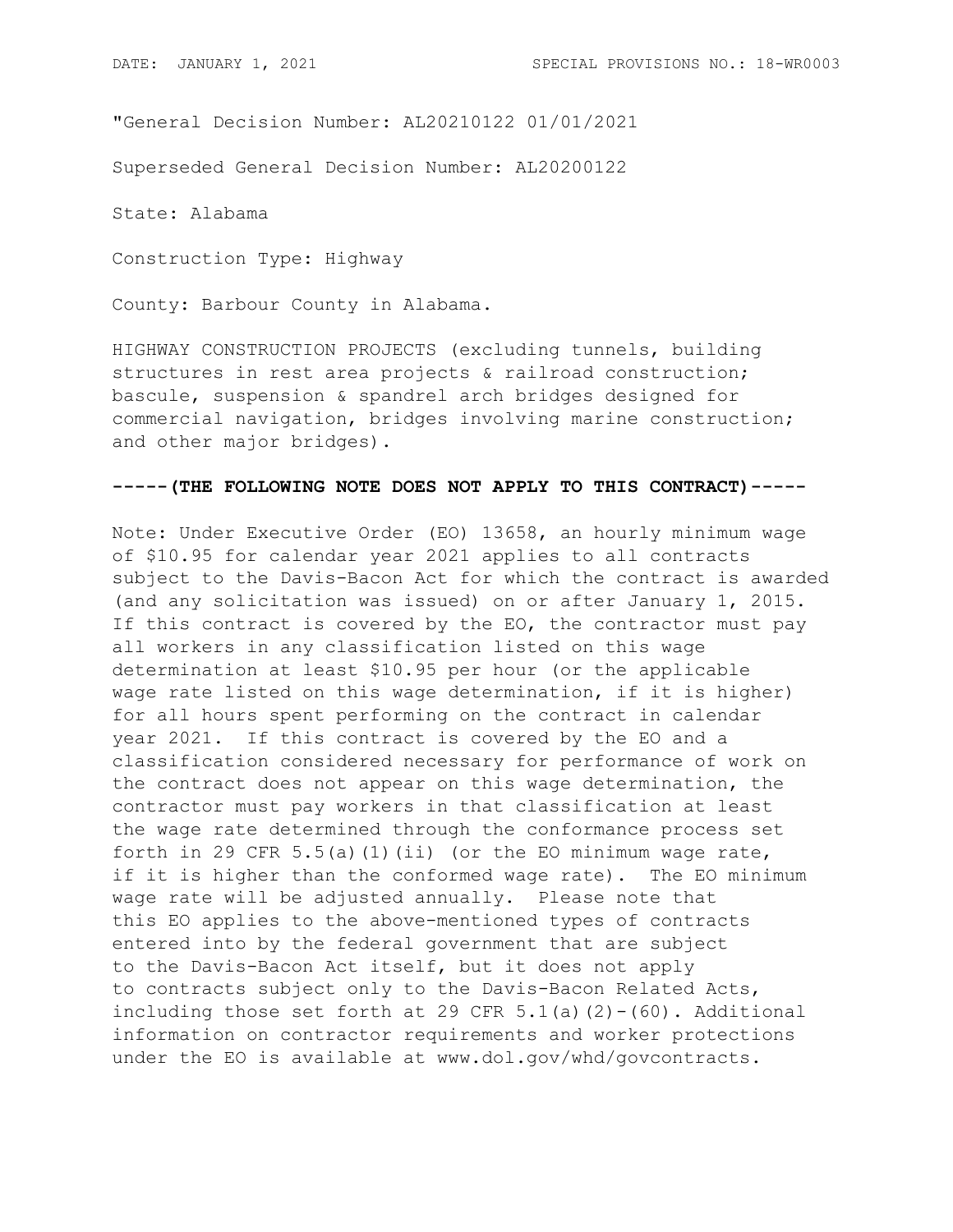Modification Number Publication Date 0 01/01/2021

SUAL2019-001 11/13/2019

|                                                                                    | Rates | Fringes |
|------------------------------------------------------------------------------------|-------|---------|
| CARPENTER (Form Work Only)\$ 15.34                                                 |       | 0.00    |
| CEMENT MASON/CONCRETE FINISHER\$ 13.71                                             |       | 0.00    |
| ELECTRICIAN\$ 20.41                                                                |       | 7.49    |
| HIGHWAY/PARKING LOT STRIPING:<br>Operator (Striping Machine)\$ 19.48               |       | 0.00    |
| IRONWORKER, REINFORCING\$ 16.28                                                    |       | 0.00    |
| LABORER GRADE CHECKER\$ 15.89                                                      |       | 0.00    |
| LABORER: Asphalt, Includes<br>Raker, Shoveler, Spreader and<br>Distributor\$ 14.11 |       | 0.00    |
| LABORER: Common or General\$ 11.25                                                 |       | 0.00    |
| LABORER: Mason Tender -<br>Cement/Concrete\$ 15.44                                 |       | 0.00    |
| OPERATOR: Asphalt Spreader\$ 15.65                                                 |       | 0.00    |
| OPERATOR:<br>Backhoe/Excavator/Trackhoe\$ 15.64                                    |       | 0.00    |
| OPERATOR: Broom/Sweeper\$ 11.37                                                    |       | 0.00    |
| Bulldozer\$ 16.59<br>OPERATOR:                                                     |       | 0.00    |
| Crane\$ 22.37<br>OPERATOR:                                                         |       | 0.00    |
| Distributor\$ 15.10<br>OPERATOR:                                                   |       | 0.00    |
| Grader/Blade\$ 17.22<br>OPERATOR:                                                  |       | 0.00    |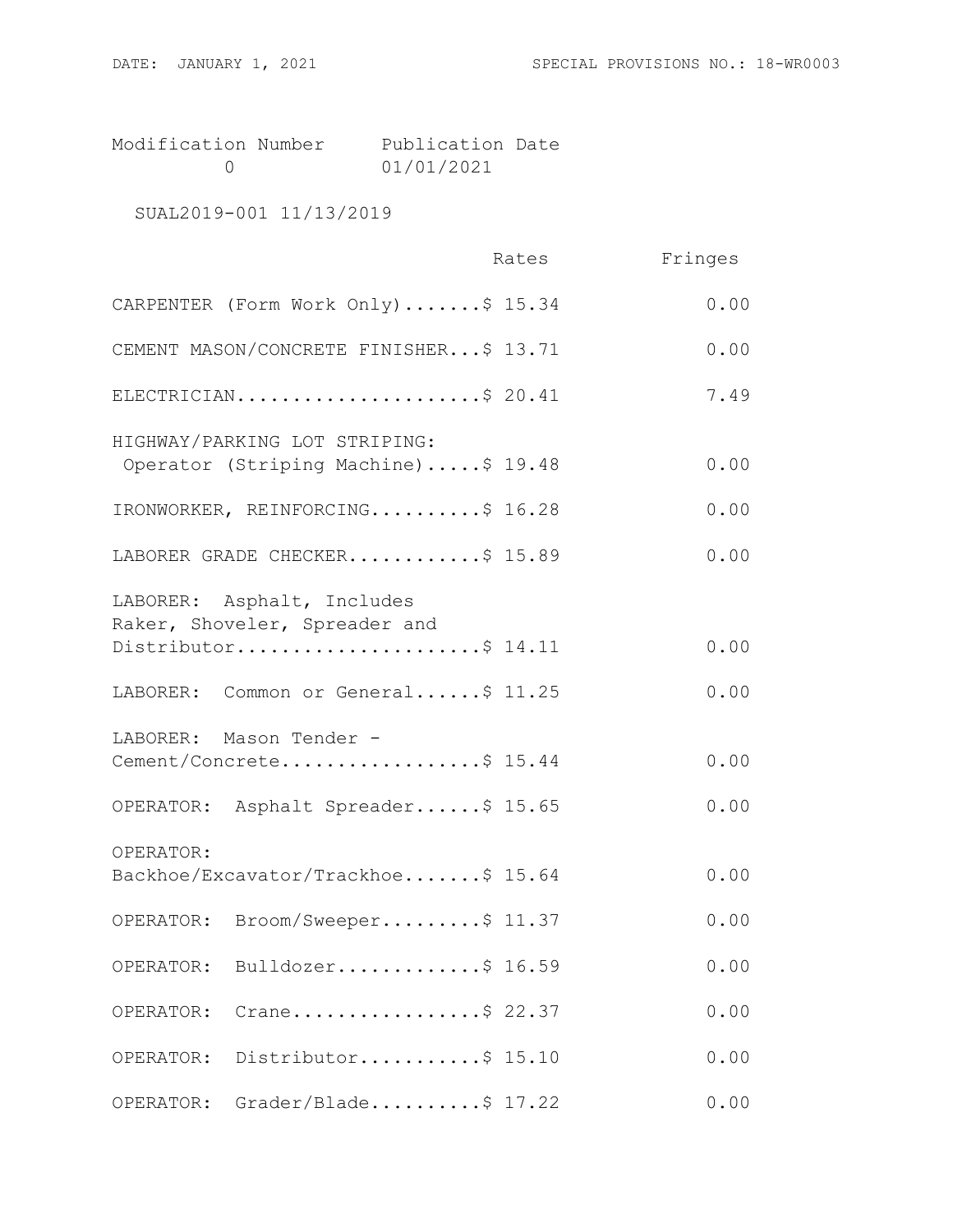|                                                            | OPERATOR: Loader\$ $14.12$                                    |  | 0.00 |  |
|------------------------------------------------------------|---------------------------------------------------------------|--|------|--|
|                                                            | OPERATOR: Mechanic\$ 17.97                                    |  | 0.00 |  |
|                                                            | OPERATOR: Milling Machine\$ 15.54                             |  | 0.00 |  |
|                                                            | OPERATOR: Paver (Asphalt,<br>Aggregate, and Concrete)\$ 17.01 |  | 0.00 |  |
|                                                            | OPERATOR: Roller\$ 13.66                                      |  | 0.00 |  |
|                                                            | TRAFFIC CONTROL: Flagger\$ 14.35                              |  | 0.00 |  |
| TRAFFIC CONTROL:<br>Laborer-Cones/<br>Barricades/Barrels - |                                                               |  |      |  |
|                                                            | Setter/Mover/Sweeper\$ 13.14                                  |  | 0.00 |  |
|                                                            | TRUCK DRIVER: Dump Truck\$ 14.21                              |  | 0.00 |  |
|                                                            | TRUCK DRIVER: Flatbed Truck\$ 15.72                           |  | 0.00 |  |
|                                                            | TRUCK DRIVER: Lowboy Truck\$ 15.88                            |  | 0.00 |  |
|                                                            | TRUCK DRIVER: Water Truck\$ 12.95                             |  | 0.00 |  |
|                                                            |                                                               |  |      |  |

WELDERS - Receive rate prescribed for craft performing operation to which welding is incidental.

================================================================

Note: Executive Order (EO) 13706, Establishing Paid Sick Leave for Federal Contractors applies to all contracts subject to the Davis-Bacon Act for which the contract is awarded (and any solicitation was issued) on or after January 1, 2017. If this solicitation was issued) on or after January 1, 2017. contract is covered by the EO, the contractor must provide employees with 1 hour of paid sick leave for every 30 hours they work, up to 56 hours of paid sick leave each year. Employees must be permitted to use paid sick leave for their own illness, injury or other health-related needs, including preventive care; to assist a family member (or person who is like family to the employee) who is ill, injured, or has other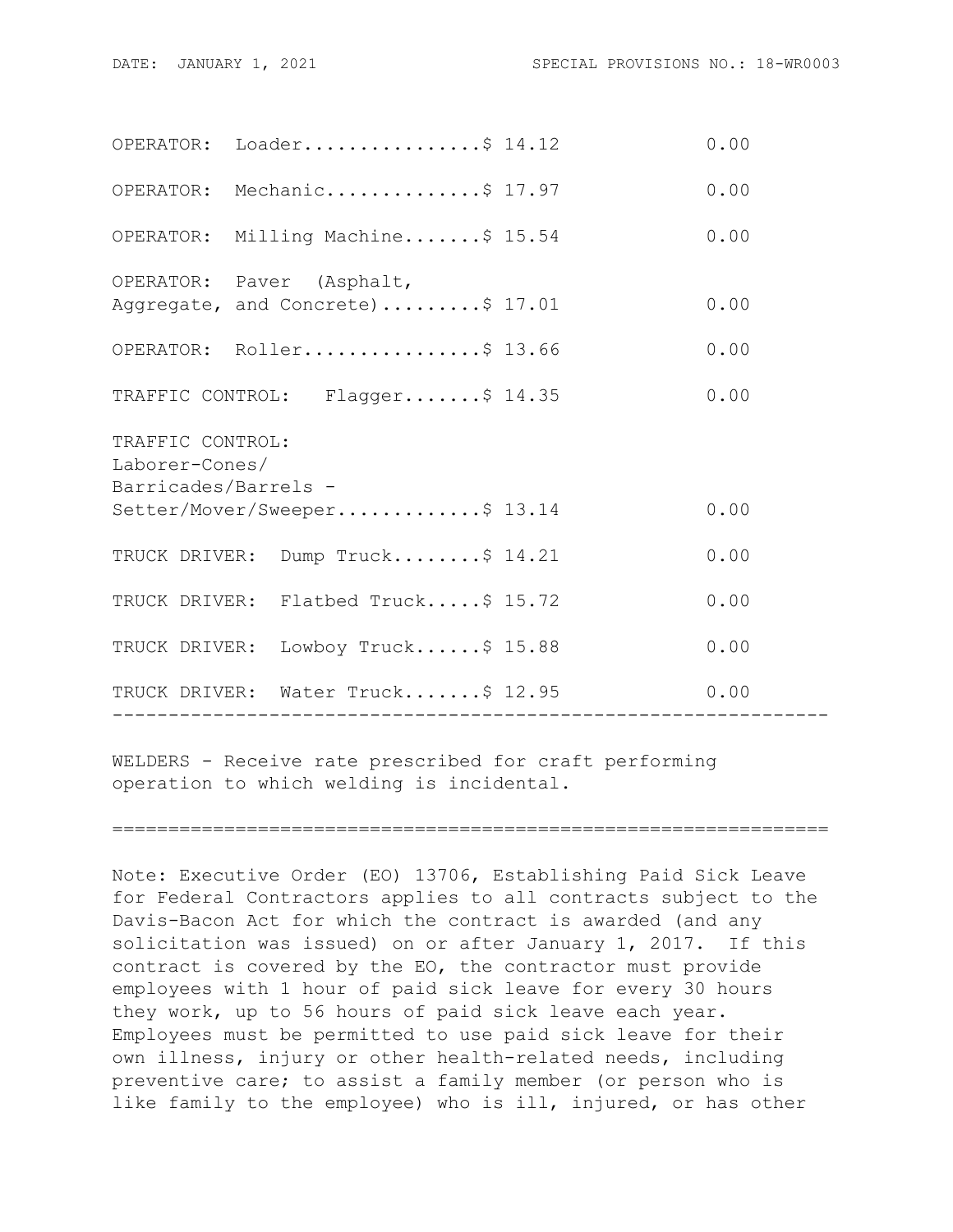health-related needs, including preventive care; or for reasons resulting from, or to assist a family member (or person who is like family to the employee) who is a victim of, domestic violence, sexual assault, or stalking. Additional information on contractor requirements and worker protections under the EO is available at www.dol.gov/whd/govcontracts.

Unlisted classifications needed for work not included within the scope of the classifications listed may be added after award only as provided in the labor standards contract clauses (29CFR 5.5 (a) (1) (ii)).

----------------------------------------------------------------

The body of each wage determination lists the classification and wage rates that have been found to be prevailing for the cited type(s) of construction in the area covered by the wage determination. The classifications are listed in alphabetical order of ""identifiers"" that indicate whether the particular rate is a union rate (current union negotiated rate for local), a survey rate (weighted average rate) or a union average rate (weighted union average rate).

Union Rate Identifiers

A four-letter classification abbreviation identifier enclosed in dotted lines beginning with characters other than ""SU"" or ""UAVG"" denotes that the union classification and rate were prevailing for that classification in the survey. Example: PLUM0198-005 07/01/2014. PLUM is an abbreviation identifier of the union which prevailed in the survey for this classification, which in this example would be Plumbers. 0198 indicates the local union number or district council number where applicable, i.e., Plumbers Local 0198. The next number, 005 in the example, is an internal number used in processing the wage determination. 07/01/2014 is the effective date of the most current negotiated rate, which in this example is July 1, 2014.

Union prevailing wage rates are updated to reflect all rate changes in the collective bargaining agreement (CBA) governing this classification and rate.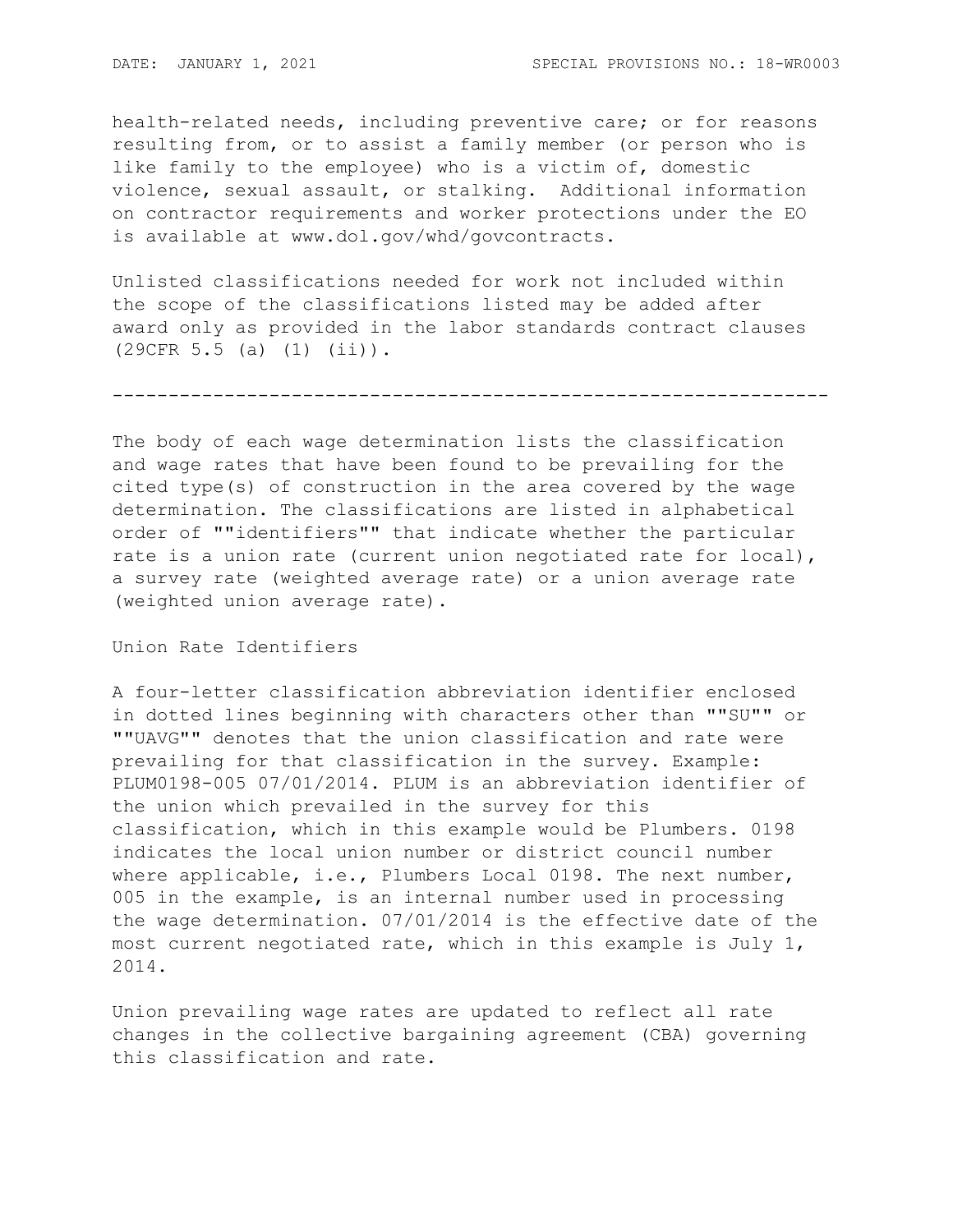## Survey Rate Identifiers

Classifications listed under the ""SU"" identifier indicate that no one rate prevailed for this classification in the survey and the published rate is derived by computing a weighted average rate based on all the rates reported in the survey for that classification. As this weighted average rate includes all rates reported in the survey, it may include both union and non-union rates. Example: SULA2012-007 5/13/2014. SU indicates the rates are survey rates based on a weighted average calculation of rates and are not majority rates. LA indicates the State of Louisiana. 2012 is the year of survey on which these classifications and rates are based. The next number, 007 in the example, is an internal number used in producing the wage determination. 5/13/2014 indicates the survey completion date for the classifications and rates under that identifier.

Survey wage rates are not updated and remain in effect until a new survey is conducted.

Union Average Rate Identifiers

Classification(s) listed under the UAVG identifier indicate that no single majority rate prevailed for those classifications; however, 100% of the data reported for the classifications was union data. EXAMPLE: UAVG-OH-0010 08/29/2014. UAVG indicates that the rate is a weighted union average rate. OH indicates the state. The next number, 0010 in the example, is an internal number used in producing the wage determination. 08/29/2014 indicates the survey completion date for the classifications and rates under that identifier.

A UAVG rate will be updated once a year, usually in January of each year, to reflect a weighted average of the current negotiated/CBA rate of the union locals from which the rate is based.

----------------------------------------------------------------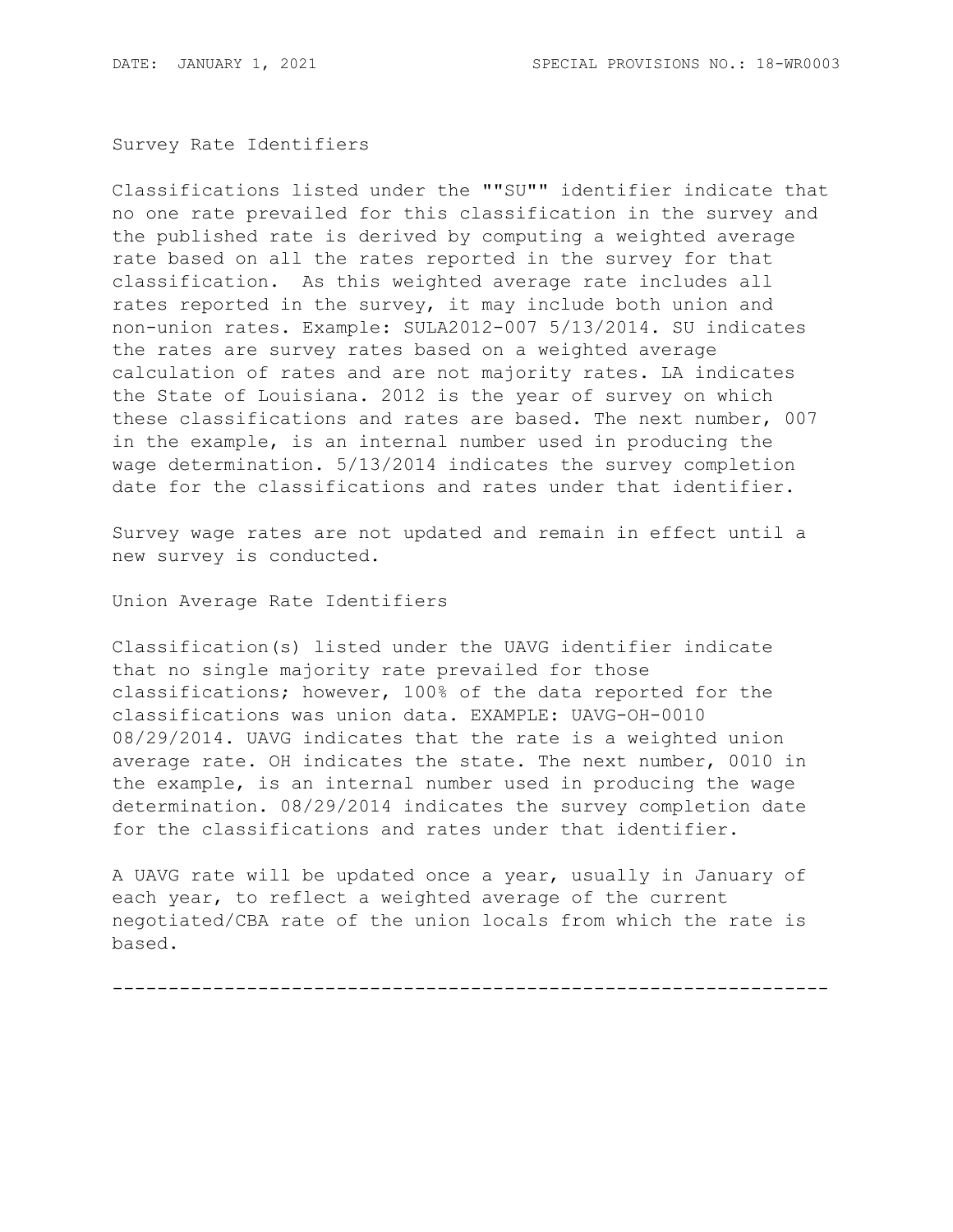## WAGE DETERMINATION APPEALS PROCESS

1.) Has there been an initial decision in the matter? This can be:

- \* an existing published wage determination
- \* a survey underlying a wage determination
- \* a Wage and Hour Division letter setting forth a position on a wage determination matter
- \* a conformance (additional classification and rate) ruling

On survey related matters, initial contact, including requests for summaries of surveys, should be with the Wage and Hour Regional Office for the area in which the survey was conducted because those Regional Offices have responsibility for the Davis-Bacon survey program. If the response from this initial contact is not satisfactory, then the process described in 2.) and 3.) should be followed.

With regard to any other matter not yet ripe for the formal process described here, initial contact should be with the Branch of Construction Wage Determinations. Write to:

> Branch of Construction Wage Determinations Wage and Hour Division U.S. Department of Labor 200 Constitution Avenue, N.W. Washington, DC 20210

2.) If the answer to the question in 1.) is yes, then an interested party (those affected by the action) can request review and reconsideration from the Wage and Hour Administrator (See 29 CFR Part 1.8 and 29 CFR Part 7). Write to:

> Wage and Hour Administrator U.S. Department of Labor 200 Constitution Avenue, N.W. Washington, DC 20210

The request should be accompanied by a full statement of the interested party's position and by any information (wage payment data, project description, area practice material, etc.) that the requestor considers relevant to the issue.